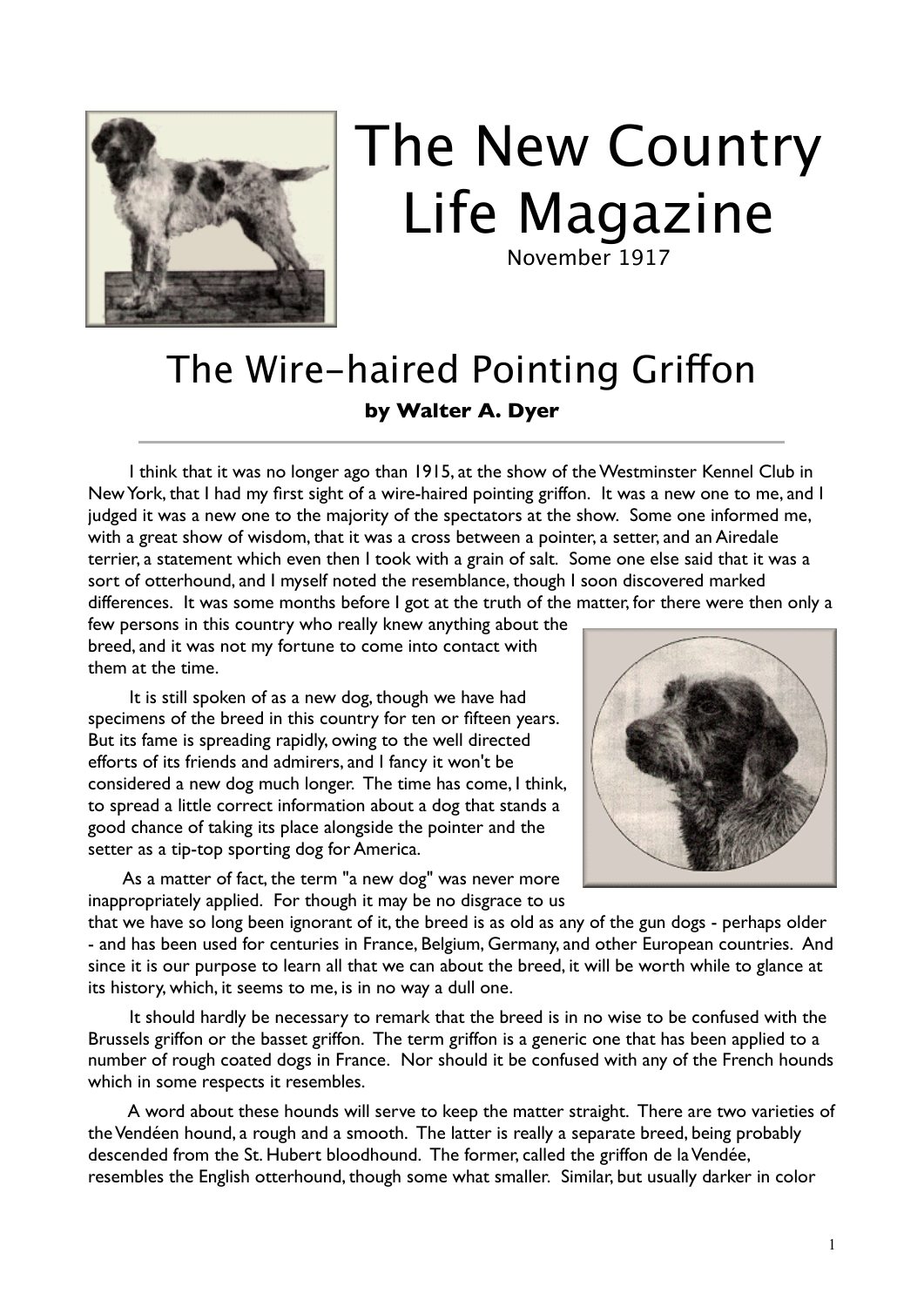

and longer in body, is the griffon Nivernais. Both of these breeds have probably been crossed with the griffon de Bresse, producing a hound so like our wire-haired pointing griffon as to lead to natural confusion.

 The main distinction to be kept in mind is that our griffon is not a hound at all, but a pointing dog, more closely allied to the spaniel-setter family. Indeed, it has sometimes been called the French spaniel, and many of its setter

characteristics are marked.

 Fortunately, the history of the pointing griffon has been faithfully recorded by G. F. Leliman in his book, "Le Griffon á Poil Dur," which has been translated into English by Mr. Percival L. Rosseau, the judge and animal painter, and by Dr. E. B. Ilyus, one of the foremost American importers and breeders. The hound or coursing griffon was probably older than the pointing griffon, but the latter family is as old and as useful as the French pointer or bracque, and was perhaps the first of all gun dogs. Doubtless it was used for various forms of sport before gun powder came into use.

 The word griffon appears to have been first used toward the end of the sixteenth century. It is cited by Henry IV of France in a letter to de Montmorency in 1596. The breed is mentioned in a book by Charles d'Arcussia in 1598 in reference to partridge hunting, showing that the pointing griffon was distinguished from the hounds at that time. I.E. de Selincourt, in "Le Parfait Chasseur." In 1683 gives descriptive details of the breed and refers to it as a gun dog (chien d'arquebuse) and pointer, stating that it had its origin in Italy.

 The pointing griffon was taken up by sportsmen and fanciers in a scientific manner about the middle of the last century. About 1847 the Marquis de Clerville established a strain in France that became famous. In Germany, about 1865, E. Bontant of Frankfort began breeding a strain of pointing griffons known there as the dirty-bearded Hessian, and exhibited them in 1878 as stichelhaariger (bristly-haired) Vostehunde.

 The family, in fact, has been well known for many years over a large part of continental Europe where its useful qualities have long been well recognized, several groups being developed in different sections which have varied slightly under the influences of climate and diverse breeding. All came originally from the same source and all possess in common great endurance, keen scent, the rough, wire-haired outer coat, and the fine, downy inner coat. These groups are to be found as far east as Syria and the Danube country. The three principal branches are the spin one of Italy, one of the oldest groups, the French strains, which are the most numerous to-day, and the German Stichelhaar.

 In France the full name of the breed is even more cumbersome than our English title - griffon d'arrét á poil dur. It is believed to be allied to the French barbet, a rough-coated water spaniel. There are several strains or varieties in France alone, all probably descended from the now practically extinct but once famous griffon de Bresse.

 The griffon de Bresse is described by Veto Shaw as one of the most ancient breeds of France, a favorite with sportsmen for centuries. It closely resembled the English otterhound, he said, though it is to be suspected that he has again confused the breed with the wire-coated hounds of France. Tradition has it that these griffons were prized by the Romans and Gauls, while the Greeks considered them lacking in beauty. I suspect, however, that this is mere tradition. The griffon de Bresse, according to Shaw, had the hard, wiry coat with which we are familiar.

 The modern varieties of French pointing griffons are fully described by Robert Leighton in "The New Book of the Dog." He particularly mentions three strains or types now prominent, each associated with the name of a breeder. First, there is the griffon d'arrét Picard, of which A.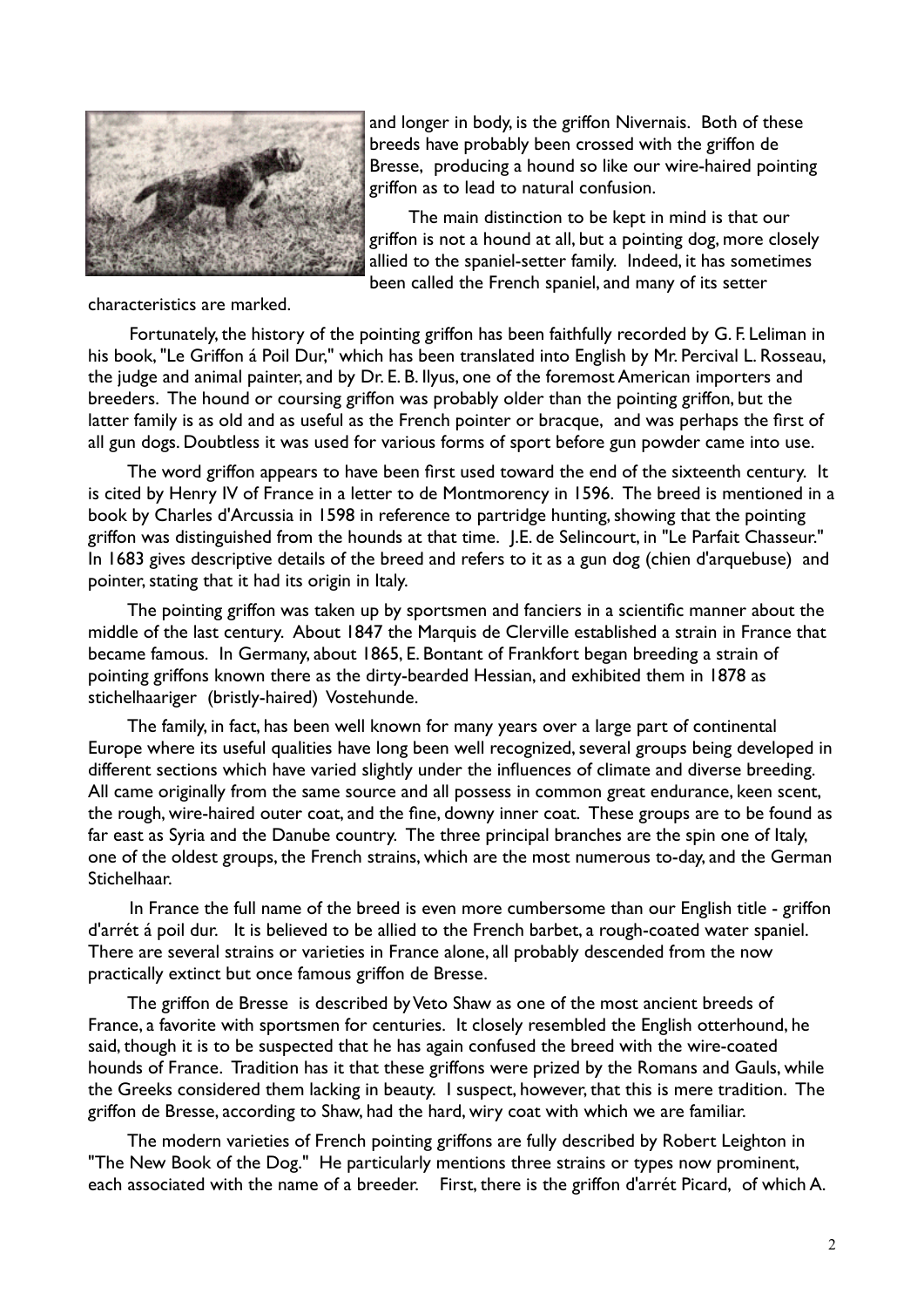Guerlain of Crotoy, the Marquis de Clerville's successor, had the first famous kennel. Second, the griffon Korthals, a Dutch and German rather than a French strain, of which E.K. Korthals of Amsterdam and Biebesheim was the earliest systematic breeder. Third, the griffon Boulet, brought to perfection by M. Emanuel Boulet of Elbeuf.

 Leighton describes these three as more or less alike. Superficially they resemble the otterhound, but on close examination prove to be less hound-like. In some respects, he says, they are compact dogs, straight-legged, and wire-haired.



 "The griffon Guerlain strain," writes Leighton, "is perhaps the most elegant in shape and appearance, owing to its shorter and less rugged coat and lighter build. This breed is usually white in color, with orange or yellow markings, rather short drop ears, and a docked tail, and with a height of about 22 inches. The nose is always brown, and the light eyes are not hidden by the prominent eyebrows so frequent in the French spaniels.

 "By far the most attractive of all the foreign setter-spaniels, however, is the griffon Korthals, a dog symmetrical in contour, with a noble head not unlike that of our Airedale terrier in its length and squareness of muzzle and determined expression of eye. The coat is wiry, crisp, and harsh, never curly, with a dense undercoat. The color is steel gray with dark brown patches, often mingled with gray hairs; or white-gray with lighter brown or yellow patches. The height may be 23 inches and the weight fifty-six pounds.

 "The griffon Boulet has many of the same characteristics as the Korthals griffon, the chief difference being that his coat is much longer and not so hard in texture. He is at present the favorite purely native spaniel in France A decidedly rugged, coarse-looking dog, he is evidently meant for work rather than for ornament, yet his expression is friendly and intelligent, in spite of his wild and ungroomed aspect, with his broad, round head, square muzzle, heavy mustaches, and strong, overhanging eye-brows. The iris of his eye seems always to be yellow and the nose always brown. The ears are set on low and hang slightly folded, well covered with wavy hair. The shoulders project somewhat instead of sloping. The loins are slightly arched and end in a straight stern nicely carried, and not too shortly docked. The coat is fairly long and semi-silky, with out being glossy, flat rather than wavy, and never curly. Its color is that of a dead chestnut leaf or a dark coffee brown, with or without white; never black or yellow. For dogs the height is given at 21 to 22 1/2 inches, for bitches a little less. The weight averages fifty-six pounds."

 The dog which we have imported into this country and which we have begun to see more and more frequently in the bench shows, is the Korthals griffon. Edward Karel Korthals, born in Amsterdam in 1850, began breeding this strain in Holland about 1870. He used his dogs for hunting in the marsh and dune country, where he found them to be more effective than any other gun dogs. The breed was then called, in his country, the smousbard Hollandais. Korthals began showing his dogs in Uttrecht in 1875 and in Amsterdam in 1877. He raised seven great prize winning dogs which he called the patriarchs of the breed.

 Korthals then moved to Germany where Prince Albrecht de Solmes-Braunfels became his friend and patron. The Prince leased the hunting grounds of Biebesheim in 1881 and installed Korthals there. Many fine dogs were raised here and were distributed throughout Holland, France, Belgium, and Germany. In 1886 Korthals drew up a standard of characteristics of the breed, on which our American Standard is based, and in 1889 the first Griffon Stud Book was published. In 1907 it was decided to class the German Stichelhaar and the Korthals griffon together as one breed, and a new Standard was drawn up.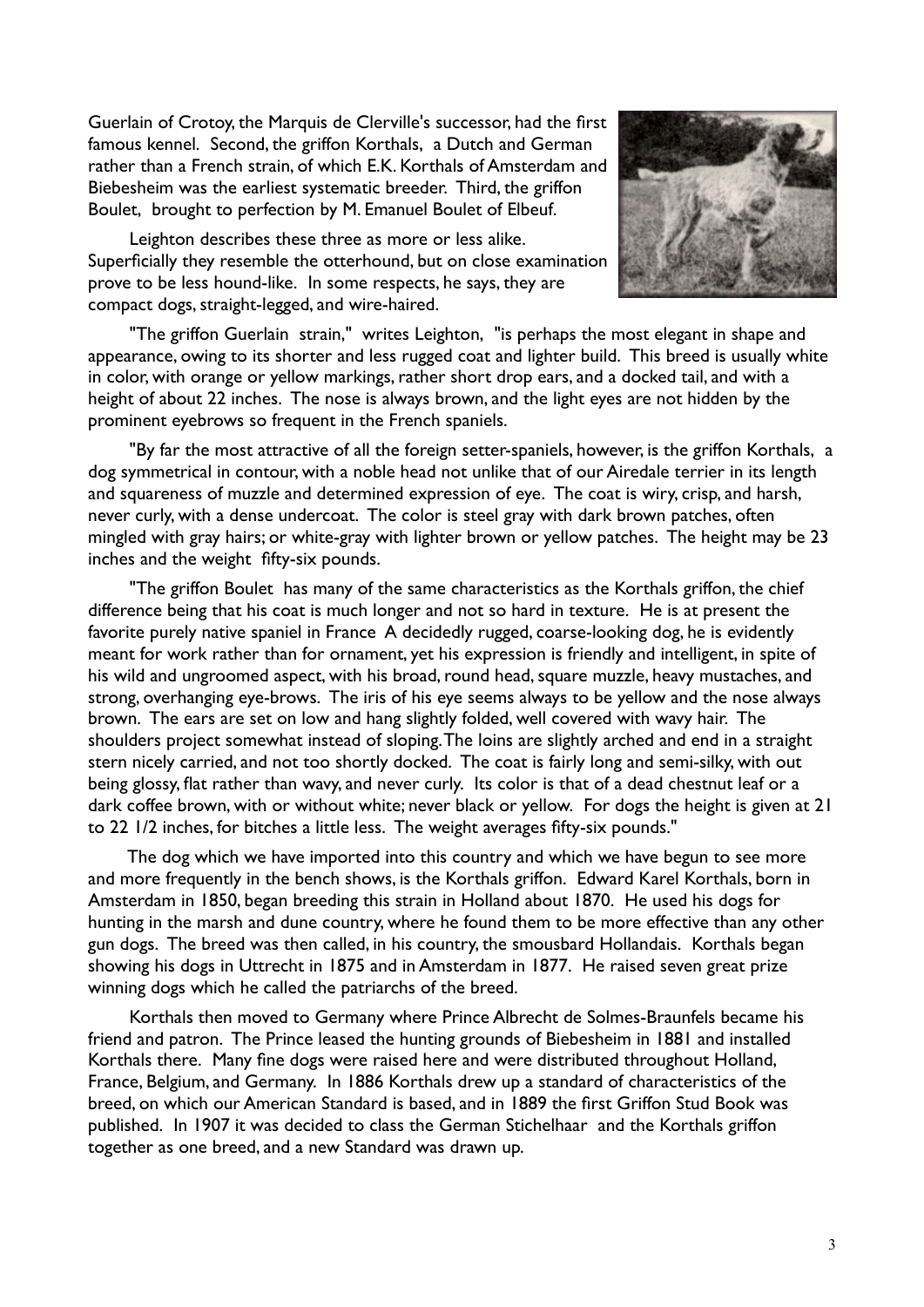This Korthals griffon is the only kind, so far as I know, that has been imported to this country. It is the dog that we know as the wire-haired pointing griffon. Personally, it would seem to me more sensible to change the name in our American registry to the Korthals griffon, since that is what it is. The name is less cumbersome and would lead to less confusion in case we would ever import any of the softer-haired Boulet griffons from France. With its long and honorable history, it



is evidently absurd for us to refer to it as "a new dog."

 Still, it is a comparatively new dog so far as American fanciers and sportsmen are concerned. An occasional specimen of the breed was to be seen here as long ago as 1900, and perhaps before that. Mr. M.R. Schneider of Massapequa, Long Island, was one of the first to import a pointing griffon. But the real history of the breed in this country dates back only about ten years, when Mr. Louis A. Thebaud of Morristown, N.J., went to France on a shooting trip and became greatly impressed with the character and usefulness of the breed. He imported several in 1907, and others since then. Dr. E.B. Ilyus of Lancaster, Pa., and other

Americans took up the breed, forming a small but enthusiastic group who had the wisdom to import only the best, so that our American specimens are excellent types.

 Friends of the breed have increased rapidly during late years, including both fanciers and sportsmen, so that now we have enough dogs in this country to insure a perpetuation of the strain regardless of war conditions abroad. Sixteen griffons were exhibited in the last New York show.

 The breed has been fortunate in its friends here. They have exhibited at the larger shows pretty consistently, and so have given it advertising that it would not otherwise have had. "Furthermore," to quote a recent note in "Field and Fancy, " the wire-haired pointing griffon has now commenced to attract attention to his powers in the field, and is being taken up in ever increasing numbers by field trial folk. It would not be surprising to find that wire-haired pointing griffons will soon make a name for themselves at all the field trials, whereas, at the present time, they must rely on the reputation of the wonderful gun work done by such dogs as Marquis de Merlimont, who is also a noted bench show winner."

 In August, 1916 after a successful entry at the Rhode Island Kennel Club's show, the Griffon Club of America was formed, with Mr. Thebaud as president and Dr. Ilyus, as secretary treasurer, and an American Standard was adopted.

 "Prior to 1910," writes Dr. Ilyus, "several individual specimens were brought to this country, but the credit of introducing these dogs to American sportsmen belongs to Mr. Thebaud who, through observation and experience in France, was convinced that they were especially adapted to our game and country. From the great dogs imported by him have sprung the now well known pointing griffons in America. In 1914, I imported my first griffon and since then I have imported a number of the best type of field and bench winning griffons in Europe. The Griffon Club of America has officially called the attention of intending purchasers and breeders to the great importance of informing themselves as to blood lines and type, as there are many dogs masquerading and being sold as griffons that have no claim to the name."

 Among the top-notch griffons that have already achieved distinction in this country, on the bench, in the field, and at stud, may be mentioned Mr. Thebaud's Homére and Marquis de Merlimont, Ch Flambeau Panig, imported for him by Dr. Ilyus, and Kob de Merlimont and Fileuse de Merlimont, owned by Mr. Thebaud and handled by Mr. W. N. Gilbert Clark. Mamzelle de Moulignon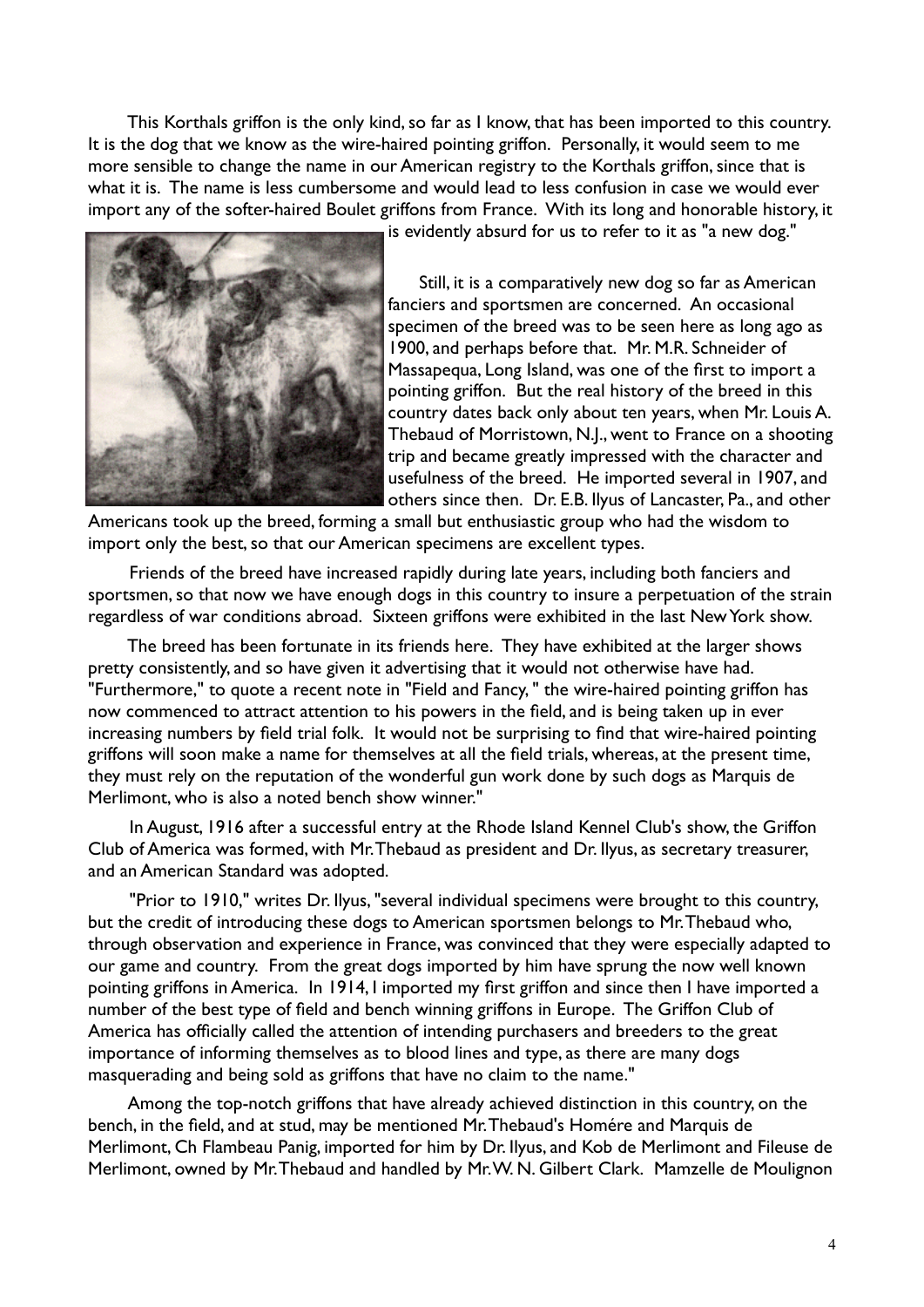and Miche de Moulignon, both European winners, were imported and are now owned by Dr. Ilyus; the ancestors of the latter were all European champions. Bolero von Gimbsheim, imported and owned by Dr. Illyus has been winning consistently at American shows during the past two years and

is a perfect Korthals type. He is also a versatile field dog and one of the most perfectly trained griffons in the United States. Two American champions, Crappau and Kob's Fritzie, are owned by Messrs. Ralph Hornblower and H. Hollon Crowell. These are but a few of the notable griffons now before the American public. The winners at the last New York show, open classes only, were as follows: first dogs, Mr. Thebaud's Marquis de Merlimont; second dogs, Mr. Thebaud's Flambeau Panig; first bitches, Miss Alice Clark's Kob's Louisette de Greylock; second bitches, Mr. Crowell's Ch. Kob's Fritzie.



 I have a weakness for rough-coated dogs for the intelligent, competent looking faces of the Irish wolfhound and the Airedale and Irish terriers. That first griffon that I saw in the New York show struck me as having that kind of face. He is a real dog, not a fancier's fad, and one which I am convinced cannot fail to make his way in the hearts of American dog lovers. It is a rugged and prolific breed, a bold, strong dog of decided character, notable for his faithfulness, his devotion to his master, his intelligence and great sagacity, his endurance, and his all-round utility.

 In the matter of utility, the wire-haired pointing griffon is an all-round sporting dog. His versatility is remarkable. He may be trained to hunt all kinds of game, big and small in water, marsh, upland, and forest. He is a dog as well suited to rough work as the Airedale. His hard outer coat and dense undercoat form a protection against briers and dampness and make him a splendid water dog. He can endure extremes of temperature without loss of vigor. He is gifted with bird sense, endurance in the field, and a keen scent. He has an exquisite nose for finding scattered birds. He is a natural pointer and retriever and is easily trained to obey and to work systematically.

 The griffon, in short, possesses a good combination of pointer, setter, and spaniel characteristics. He is perhaps too new with us to compare him fairly with the pointer and the setter under American conditions, but it is not too much to say that he cannot be beaten for allround work, under all conditions, at all seasons of the year. He lacks something of the snap, dash, and style of the pointer and setter, but he is remarkably sure; he seldom makes mistakes. He is at present perhaps too deliberate and too lacking in spectacular style to measure up to modern field trial standards, but his friends believe that he can be brought up to the highest pitch of perfection by proper breeding and training.

 The American Standard for the breed calls for a medium sized dog, symmetrical and well built. Head, long and heavy, wire-haired, but hair not too long; there should be a good mustache and eyebrows. Skull, not too wide. Muzzle, long and square; nasal bone, convex; stop not too abrupt. Eyes, large, not hidden by the eyebrows, very intelligent in expression, brown or dark yellow in color. Nose, always brown and large. Ears, of medium size and not hound-like, close to the head, set on not too low; the short hair on the ears is mixed with a few longer ones. Neck, rather long, without dewlap. Shoulders, rather long, well sloping. Chest, deep but not too broad. Back, strong, well developed at the loins. Ribs, slightly arched. Loins, well developed. Forelegs, straight, muscular, well placed, wire-haired. Hind legs, wire-haired; thighs long and well developed; stifles well bent, not straight. Feet, round and strong; toes well closed. Stern, carried straight or just above the level of the back, wire-haired, without feather; a fourth or a third of the tail is generally docked.